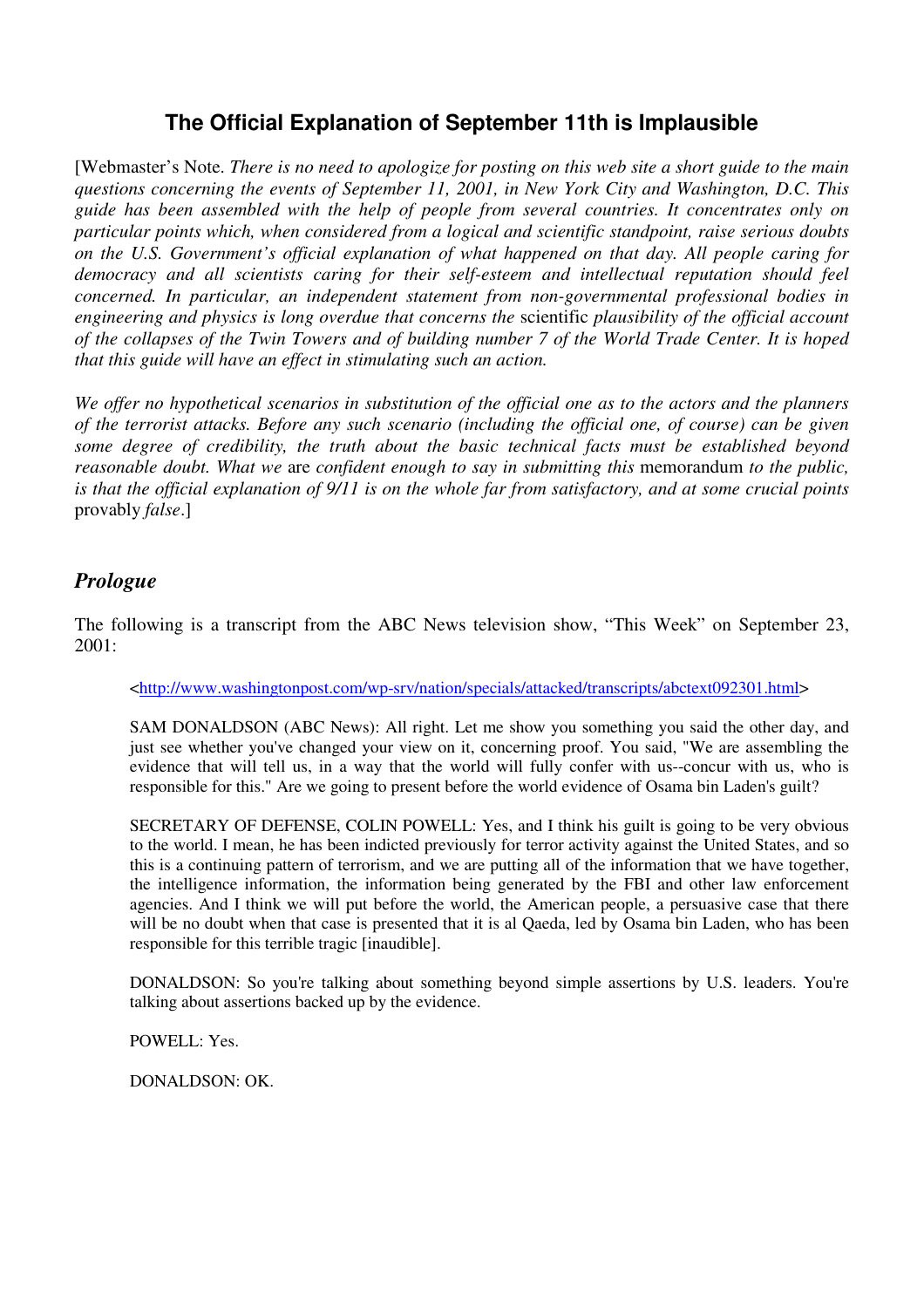Also on September 23, 2001, U.S. National Security Advisor Condoleezza Rice was interviewed on CNN. The following is a portion of that interview, in which Rice explains the U.S. response to Taliban demands for evidence showing Osama bin Laden is behind the September 11 attacks:

<http://transcripts.cnn.com/TRANSCRIPTS/0109/23/le.00.html>

#### [BEGIN VIDEO CLIP]

SOHAIL SHAHEEN, TALIBAN DEPUTY AMBASSADOR TO PAKISTAN: There are many probabilities who are the real culprits behind this. There is no evidence and proof given to us. We will not be ready to give Osama bin Laden without proof.

#### [END VIDEO CLIP]

WOLF BLITZER, CNN HOST: And just to nail down the point, he says he needs proof, he needs evidence, before they hand over Osama bin Laden. Will you give the Taliban regime in Afghanistan any evidence, any proof behind what is in the public domain out there?

U.S. NATIONAL SECURITY ADVISOR CONDOLEEZZA RICE: Well, again, let's be realistic. This is not a government given to western jurisprudence. So these calls for proof are somewhat misplaced. But clearly, we do have evidence, historical and otherwise, about the relationship of the al Qaeda network to what happened on September 11. We will begin to lay out that evidence, and we will do it with friends, allies, the American people and others.

Five years later, where is the evidence?

## *Rationale*

On September 11, 2001, in New York City and Washington, D.C., a crime of enormous consequence occurred. Nearly 3,000 people died in the World Trade Center towers and the Pentagon—and orders of magnitude more have died in the many battles, notably in Afghanistan and Iraq, that have been fought since, largely in the name of September 11th ("9/11") and global terrorism. For this reason alone, it is crucial to have the most accurate information about 9/11 as is possible.

This article has been written for critical thinkers of every walk of life. It requires no special degrees or technical background, and is instead intended for those who enjoy rigorous thinking, who enjoy asking whether a certain proposition or theory is compatible with all the available evidence. It is for those who don't necessarily believe something just because it came from the lips of a Ph.D., M.D., somebody rich and famous, or government. (As it is, many eminent and/or academically respectable people have publicly stated they have very serious doubts of the official story.)

Here we will consider popular understandings (and theories) about 9/11, largely those that have been provided by the United States government and told through the mass media. We will ask whether they are compatible with all the evidence. Unfortunately, much of the government's claims come without any evidence. For example, the FBI has provided a list of 19 hijackers <http://www.fbi.gov/pressrel/pressrel01/092701hjpic.htm> that they state carried out the attacks, but

neither the FBI nor any other branch of the U.S. government has ever provided any evidence to justify how they came to this conclusion. Indeed, the FBI has yet to name Osama Bin Laden as responsible for the 9/11 attacks (http://www.fbi.gov/wanted/topten/fugitives/laden.htm.)

The following analysis is not intended to be exhaustive; rather, it concentrates on a few selected points which are essential to an understanding of what really happened that day in the United States. We are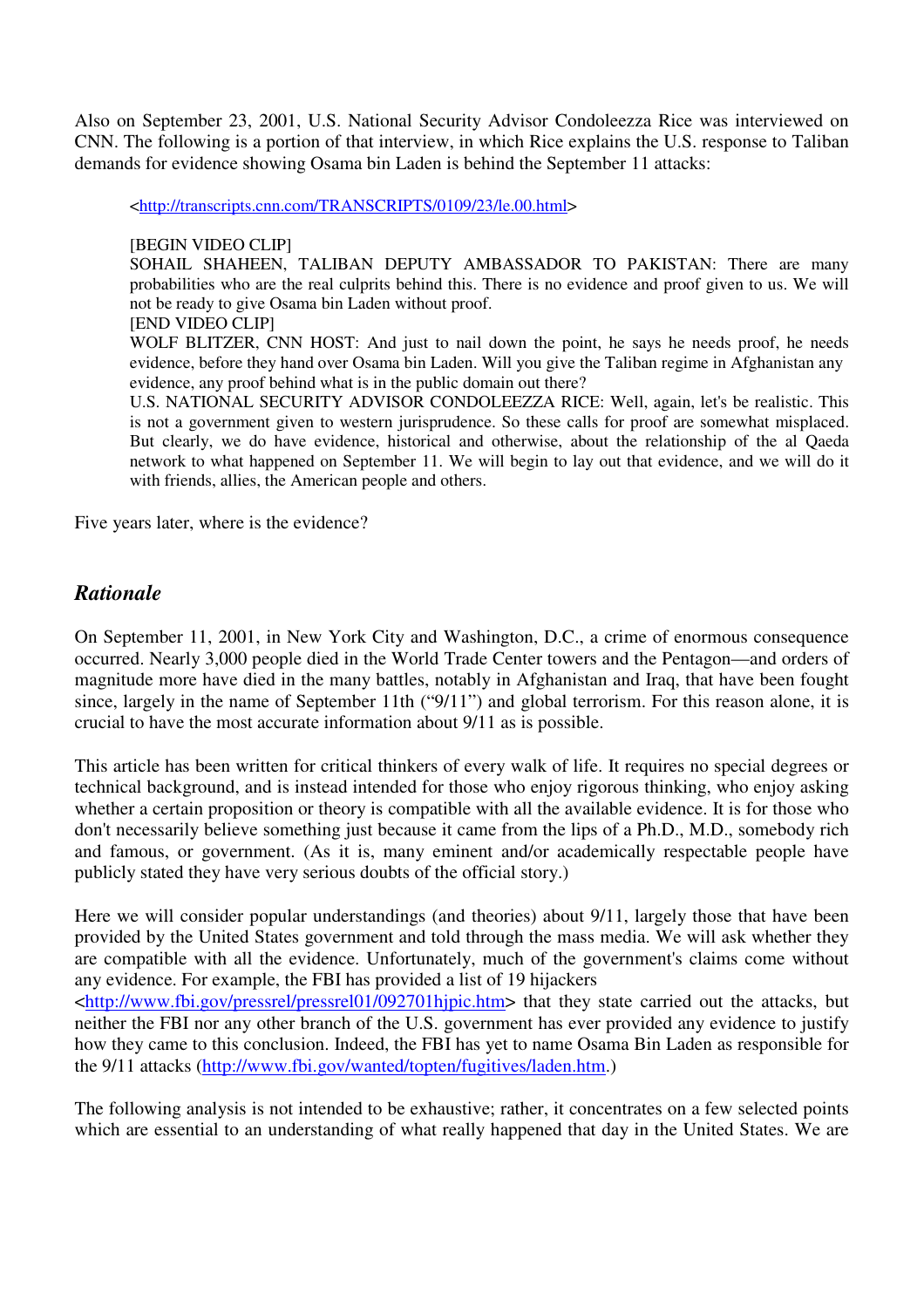satisfied to show that even at this basic level the official reconstruction is seriously deficient. No one should feel that their doubts are somewhat baseless simply because of an inability to provide a documented reconstruction which explains "everything".

# *Why the Official Story is Implausible: Three Points of Consideration*

### **1. Collapse of the World Trade Center towers**

On 9/11, three steel-structure towers suffered total collapses: World Trade Center 1, WTC 2 (collectively known as the Twin Towers), and WTC 7, a 47-story building that collapsed around 5:20 pm of 9/11, roughly *seven hours* after the collapse of WTC 1 and 2.

Knowing exactly how these steel structure buildings collapsed is essential. Engineers cannot build better buildings in the future without knowledge regarding the precise circumstances under which these towers collapsed. All three buildings fell vertically--rather than on their sides--and fell at roughly the rate of gravity, suggesting that lower floors provided little to no resistance to the floors above.

The official theory posits that fire, initiated by jet fuel, triggered the collapse of the Twin Towers. However, there appears to be no example, other than the three World Trade Center towers, of steel structure highrises collapsing due to fire. There may also be no other cases of highrise buildings, which were not deliberately demolished using explosives, falling at near freefall speeds--other than on 9/11.

#### **Symmetrical collapses at the rate of gravity**

What can explain the symmetrical, near freefall rate of collapse of World Trade Center building 7, a 47-story skyscraper that was not hit by a plane? What are the statistical probabilities this could have occurred unintentionally? How well does a intentional demolition of the building concur with the physical evidence?

A planned demolition requires explosives to be installed in strategic locations within a building, thus ensuring the building will collapse in a predictable, regular fashion--rather than toppling over on its side. Since it would have been difficult (if not impossible) to do this in the few hours between the time planes crashed into the Twin Towers, if WTC 7 came down due to the use of explosives, then these explosives were likely already placed in the building prior to September 11th. Who could have placed such explosives in the buildings? Who would have access? Could security have been breached? Were explosives placed by architects during construction of the building to make demolishing the buildings easier?

Whatever the answers to the logistical questions, that the buildings, especially WTC 7, did not fall over but rather fell downwards is a fact that suggests the intention to destroy the building without causing further damage to other buildings and people nearby. Would Al Qaeda want to limit suffering?

The collapse of World Trade Center 7 may be viewed online here:

http://video.google.com/videoplay?docid=-5101488991907845273 http://video.google.com/videoplay?docid=8403741864603265979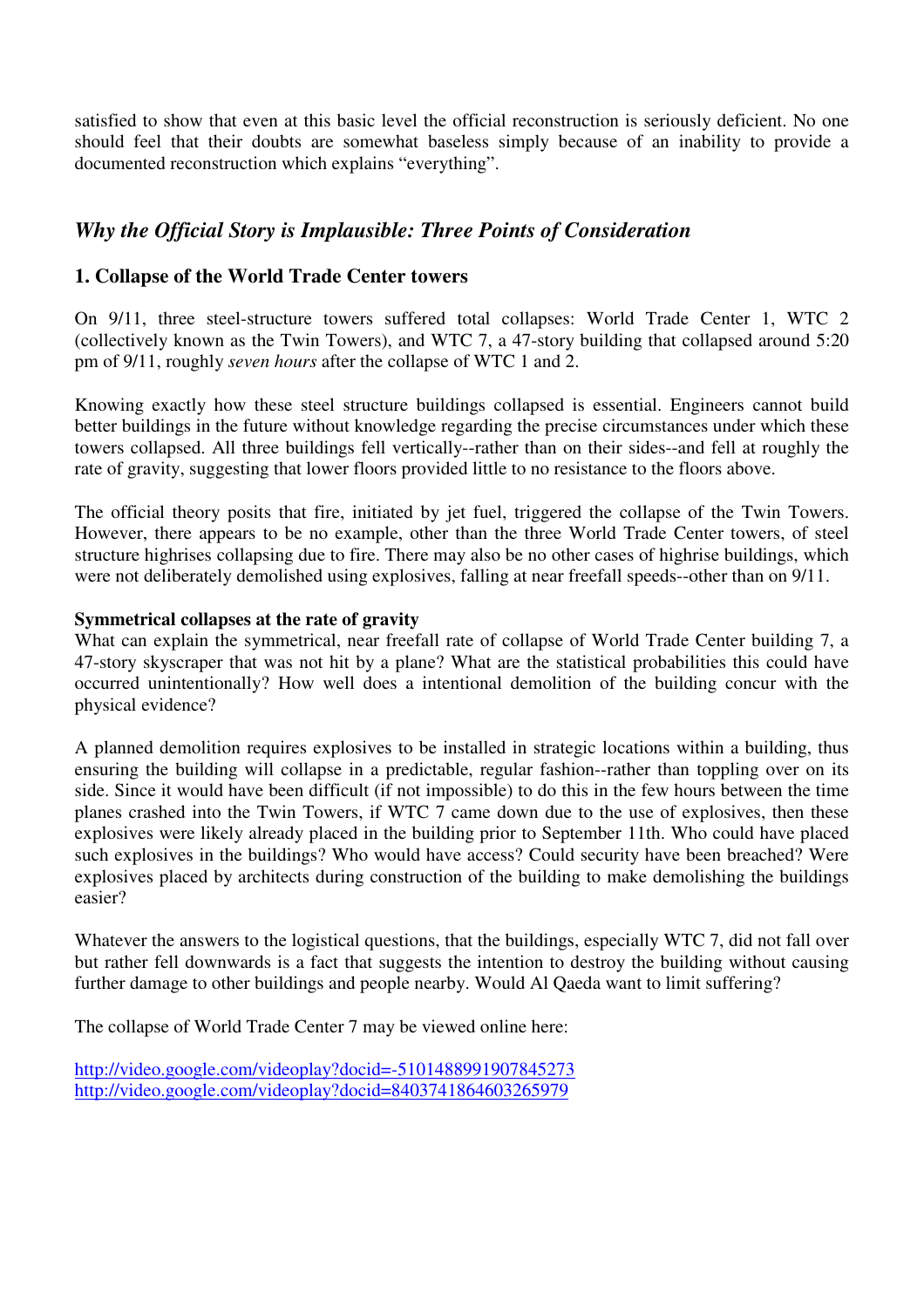So difficult to explain is the collapse of World Trade Center 7 that the New York Times wrote, «Almost lost in the chaos of the collapse of the World Trade Center is a mystery that under normal circumstances would probably have captured the attention of the city and the world. That mystery is the collapse of a nearby 47-story, two-million-square-foot building [...]» (*New York Times*, Nov 29, 2001, pg. B9).

The Federal Emergency Management Agency, which studied the collapse, concluded in their 2002 report that the «The specifics of the fires in WTC 7 and how they caused the building to collapse remain unknown at this time. [...] the best hypothesis has only a low probability of occurrence. Further research, investigation, and analyses are needed to resolve this issue.» <http://www.fema.gov/pdf/library/fema403\_ch5.pdf>

Five years later, the collapse of World Trade Center 7 has yet to be explained. One theory that posits that diesel fuel tanks in the building, used for emergency power generation, triggered the collapse. Such a possibility, however, seems unlikely for three reasons: (1) the near freefall speed of the collapse; (2) the symmetric nature of the collapse (i.e. the building did not fall over on its side); (3) it «would not explain steel members in the debris pile that appear to have been partly evaporated in extraordinary high temperatures.» (*New York Times*, Nov 29, 2001, pg. B9) It seems implausible that gas tanks could destroy all of the building's steel support columns simultaneous for a near-freefall, symmetric collapse of the entire building. A controlled demolition can explain all of these features.

## **2. The identity of the terrorists**

Most people believe the planes used on 9/11 were flown into their targets by hijackers. If true, their identity is crucial to know.

Within days of 9/11, the FBI published a list of 19 hijackers. At the time, FBI director Robert Mueller first stated that he had «a fairly high level of confidence» that they knew the true identities of the hijackers. Subsequently, on Sept 20, Mueller stated that «We have several others that are still in question. The investigation is ongoing, and I am not certain as to several of the others.» (*LA Times*, Sept 21, 2001 – link:

http://web.archive.org/web/20010927211945/http://latimes.com/news/nationworld/nation/la-092101probe.story)

Despite the seeming initial uncertainty over the real identity of the hijackers, the FBI list <http://www.fbi.gov/pressrel/pressrel01/092701hjpic.htm> has remained the same for five years. It has been published and cited as complete, not tentative. However, what makes the list problematic is that more than five of the accused hijackers are alive:

the Los Angeles Times lists six (http://web.archive.org/web/20010927211945/http://latimes.com/news/nationworld/nation/la-092101probe.story);

the BBC lists four (http://news.bbc.co.uk/1/hi/world/middle\_east/1559151.stm ).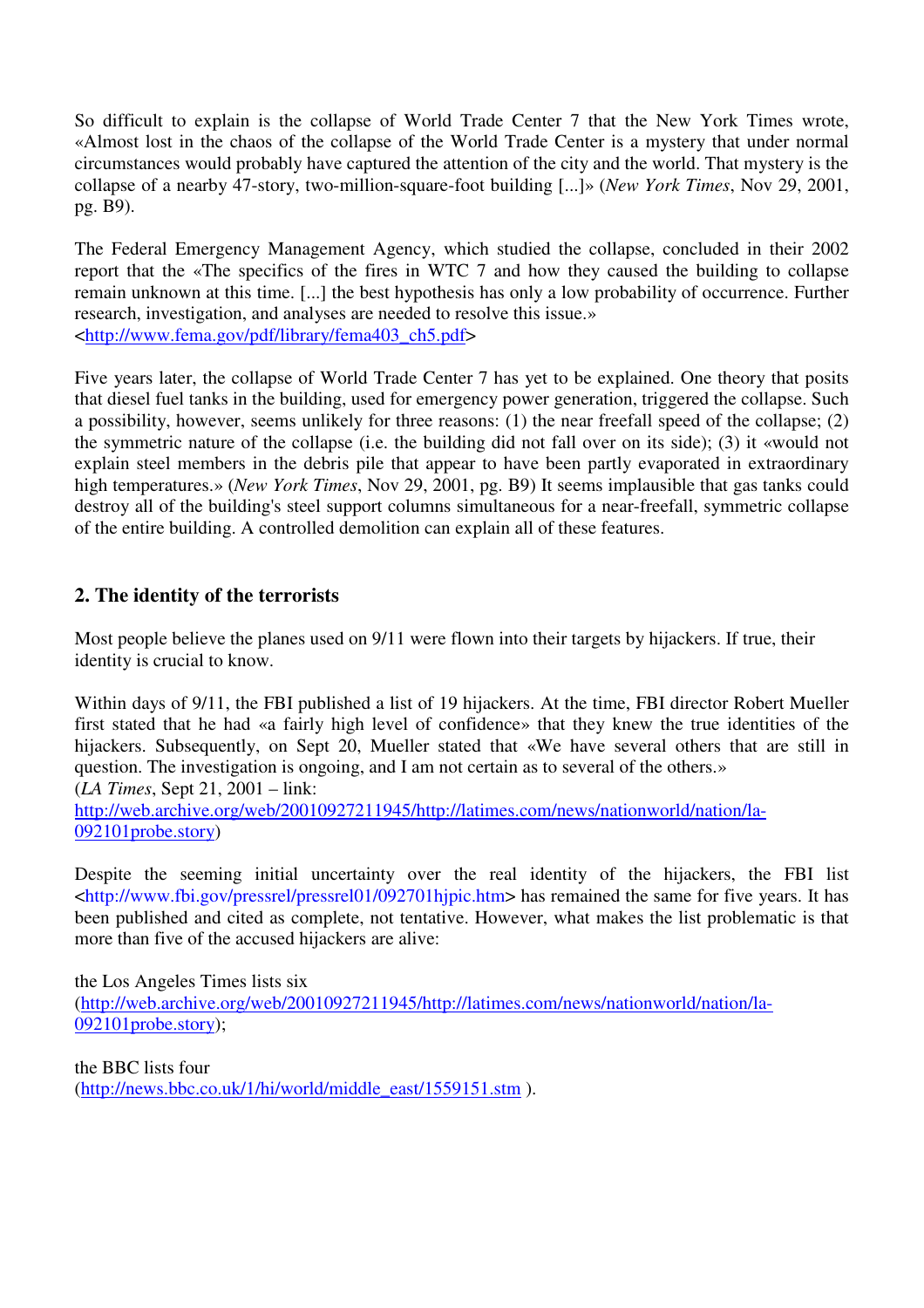If some (or all) of the hijackers stole the identity of innocent citizens, who are the real hijackers?

## **3. Official video of Flight 77 Hitting the Pentagon Does Not Show Flight 77 Hitting Pentagon**

In May, 2006, a Department of Defense website for Freedom of Information Act requests (FOIA) listed the following headline: "Videos of American Flight 77 striking the Pentagon on September 11, 2001" <http://www.dod.mil/pubs/foi/reading\_room>. Nearly five years after 9/11, this was the first official release of any videos in conjunction with the 9/11 Pentagon attacks.

These videos--there were two--can be viewed here <http://pserver.mii.instacontent.net/defense/flight77/fl77-1\_11094135.WMV>

and here

<http://pserver.mii.instacontent.net/defense/flight77/fl77-2\_11094237.WMV>.

[Backups available here: <http://www.youtube.com/watch?v=L75Gga92WO8> and here: <http://www.youtube.com/watch?v=TAaP4Z3zls8>.]

Despite the Defense Department's title ("Videos of American Flight 77 striking the Pentagon"), the videos do not show Flight 77 (or any other flight, for that matter) hitting the Pentagon. What can be seen is ambiguous, and cannot be said to confirm what struck the Pentagon. See the videos for yourself to confirm this--or consider that if the videos did show the plane approaching the building, this still frame from the video would have been captured and printed in newspapers across the world. But no such still photographs have ever emerged.

Whether Flight 77 really hit the Pentagon is an interesting and important question, but it is not the question we wish to raise here. Rather, the question is how can the Department of Defense claim to release "Videos of American Flight 77 striking the Pentagon" when the videos show no such thing? Did they forget to review the videos before releasing them? Did nobody in the six months it has been since then release the videos realize the videos lacked a key element--a plane?

If Flight 77 did indeed strike the Pentagon, surely security cameras watching the headquarters of the world's most formidable military would have caught the plane on tape. Under what conditions would the Pentagon release videos alleging to show a plane that in fact do not show a plane? And if the Defense Department has no video of Flight 77 hitting the Pentagon, why would they simply not say they have no video?

Considering the importance of 9/11, it is surprising that the release of a mis-labeled video has not triggered an investigation.

## *Conclusion*

The above points were not written with the intent to explain what did happen on September 11, 2001. Rather, they were written with the intent to demonstrate that official and mainstream explanations for what happened are implausible.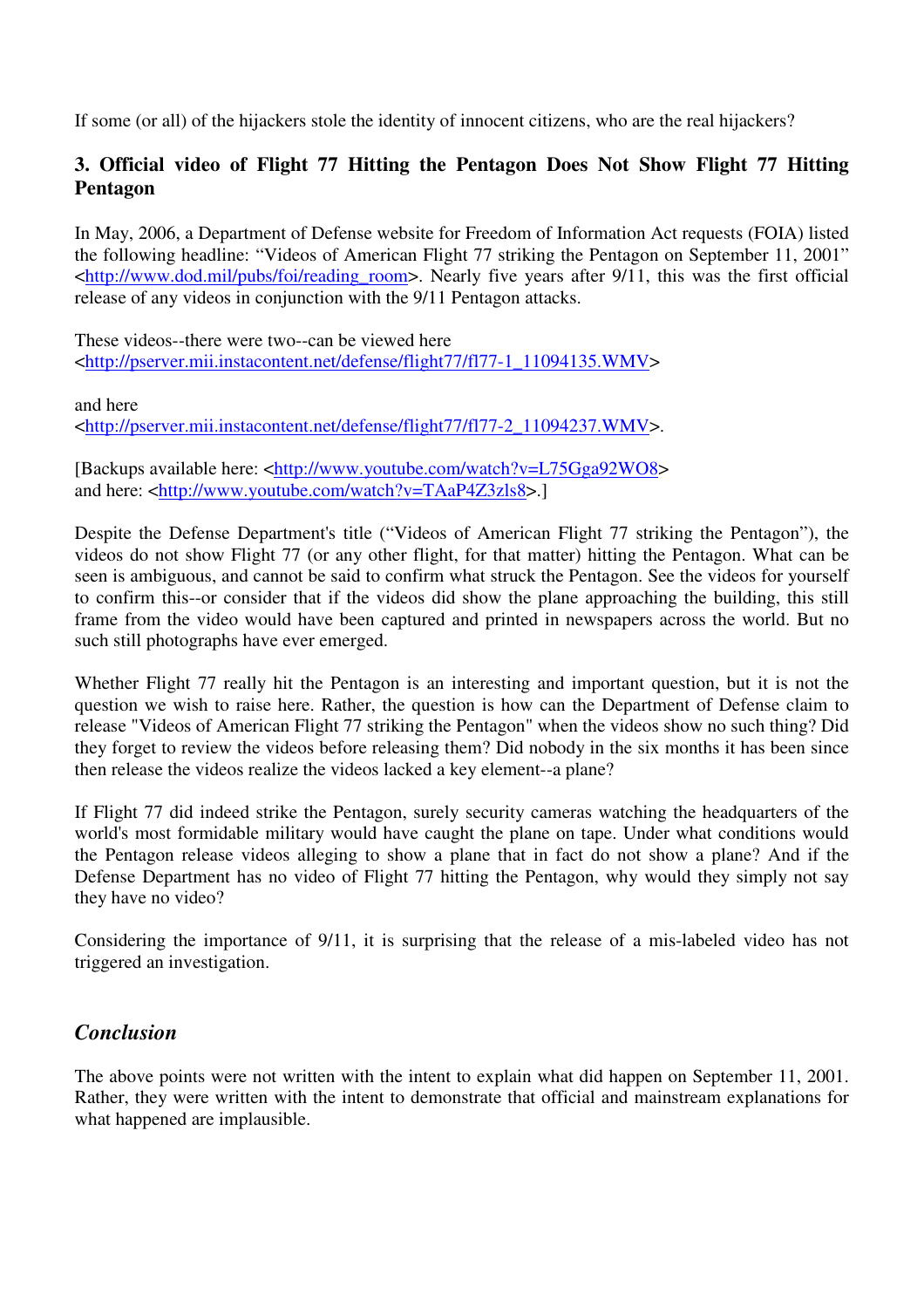The implausibility of mainstream understandings raises an additional question: given the implausibility of the official story, is it plausible that the government is truly committed to investigating the biggest crime scene in American history?

Five years have passed since 9/11. With each passing day, fewer people may feel the truth regarding 9/11 is important, its political relevance diminished in the myriad of events that have occurred since. With more current concerns, such as the Iraq war and concerns over a nuclear North Korea, people may feel that attention should not be diverted to past events like 9/11, especially since they have already addressed by the 9/11 Commission. Thus, people who want to know what happened on 9/11 may increasingly find themselves not taken seriously. It has happened before. Knowing who killed President John F. Kennedy on November 22, 1963 was considered critically important at the time--a matter of national security. Decades later, three quarters of Americans believe that there was a government cover-up of the truth http://www.cbsnews.com/stories/2003/11/20/national/main584668.shtml --yet majority views hold little sway over officially sanctioned truths.

The truth about September 11, 2001 is vitally important, but unless discussion and debate over the plausibility of the official story is taken seriously, 9/11--the defining event of our time--will become another Kennedy Assassination, a piece of trivia, a cultural category which is not taken seriously, no matter how many people may not believe the government.

## *Postscript: A brief list of notable people who have questioned the official story of 9/11*

1. Andreas von Buelow <http://video.google.com/videoplay?docid=8274552561914055825>, former German Defense Minister and Minister of Technology

2. Michael Meacher <http://www.guardian.co.uk/comment/story/0,3604,1036571,00.html>, British Member of Parliament

3. Morgan Reynolds

<http://www.lewrockwell.com/reynolds/reynolds12.html>

Morgan Reynolds, Ph.D., is professor emeritus at Texas A&M University and former director of the Criminal Justice Center at the National Center for Policy Analysis headquartered in Dallas, TX. He served as chief economist for the US Department of Labor during 2001-2, George W. Bush's first term.

4. Paul Craig Roberts

<http://www.lasvegastribune.com/20050729/headline3.html>,

Chairman of the Institute for Political Economy and Research Fellow at the Independent Institute. He is a former associate editor of the Wall Street Journal, former contributing editor for National Review, and was Assistant Secretary of the Treasury in the Reagan administration.

5. Steven Jones

«A physics professor at Brigham Young University (BYU) in Provo, Utah, was placed on paid leave this month in connection with controversial statements and writings he has made on the 2001